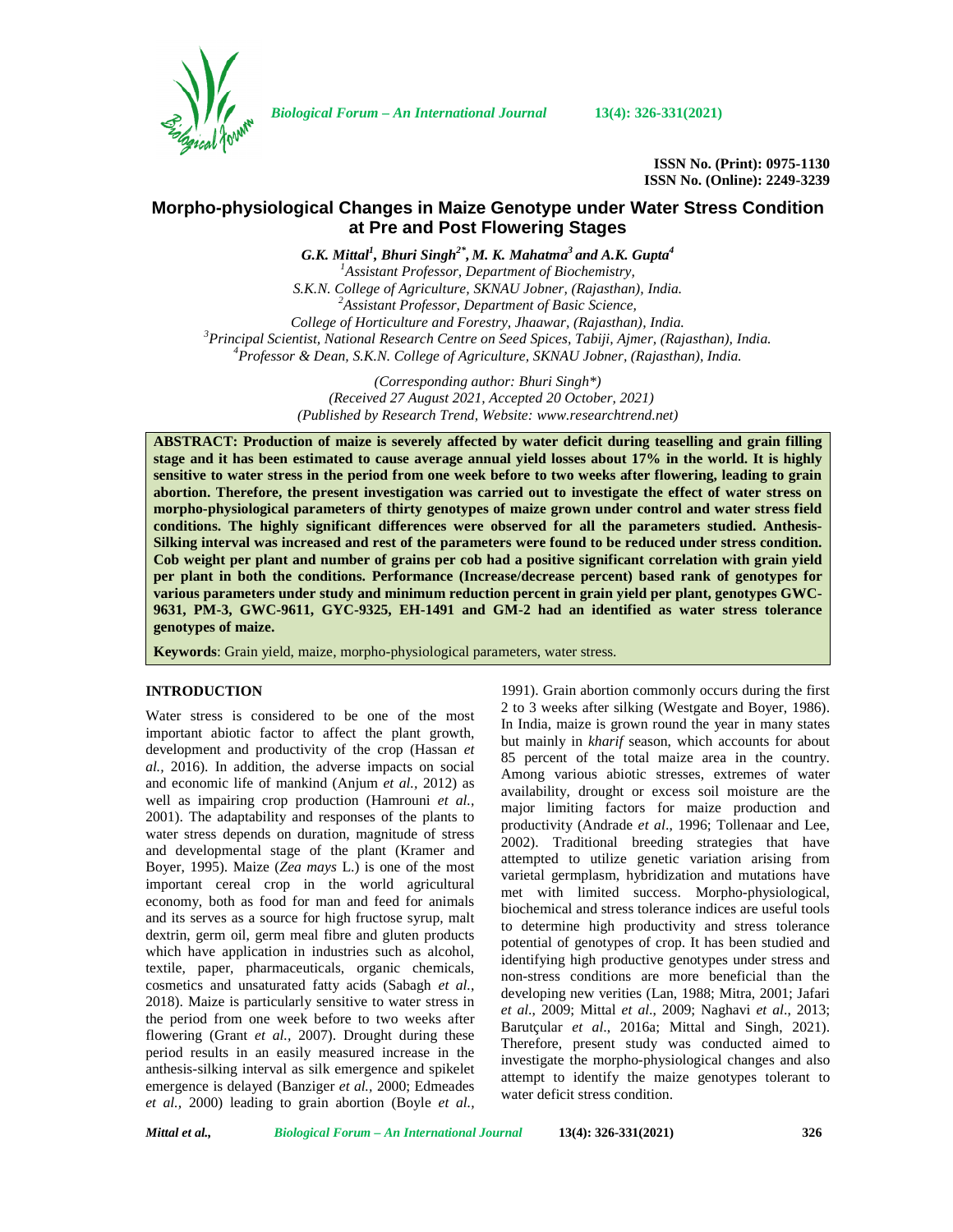### **MATERIALS AND METHOD**

Seeds of thirty diverse maize genotypes were obtained from the Main Maize Research Station, Godhra, Anand Agricultural University, Anand, Gujarat and All India Coordinate Research Project on Maize, Maharana Pratap University of Agriculture and Technology, Udaipur (Rajasthan). These genotypes were sown in two replications with two stress conditions namely control  $(S_0)$  and water stress  $(S_1)$  at pre and post flowering stages at Agronomy Farm, B. A. College of Agriculture, Anand in *Rabi* season during 2009-10. Irrigation was given at time of seed sowing for establishing the crop in both stress conditions. Pre and post flowering stages which commensurate with 50-60 and 80-90 days after sowing in most of the genotypes. Water stress condition was created by withholding irrigation in one set of genotypes while other set of genotypes was given normal irrigation pre and post flowering stages. Soil of the experimental block was sandy loam with moderate water holding capacity and was uniformly provided with organic manure in the form of FYM. All recommended agronomic practices were carried out during entire cropping season except irrigation. Plant protection measures were also adopted as and when required. Observations were recorded ten randomly selected plants of each genotype in each replication and each environments avoiding unhealthy and border plants under control  $(S_0)$  and water stress  $(S<sub>1</sub>)$  conditions. Anthesis-silking interval (ASI) (days) and total chlorophyll content (mg per g fresh weight) were recorded after 10 days of imposing water stress at pre and post flowering stages. Cob weight per plant (g), number of grains per cob and grain yield per plant (g) were recorded at the time of harvesting of crop. Total chlorophyll content (mg per g fresh weight) was measured as per Hiscox and Israelstam (1979). All the studied parameters were subjected to pooled analysis of variance, to determine the significance difference of among genotypes, environment and genotype  $\times$ environment interaction effect (Gomez and Gomez, 1984). The Pearson correlation coefficient between grain yield per plant and morpho-physiological parameters were estimated using SPSS 20.0 statistical software (SPSS, 2011).

# **RESULTS AND DISCUSSION**

Pooled analysis of variance for morpho-physiological parameters showed highly significant differences among the stress, genotypes and stress  $\times$  genotype interaction for all the parameters studied, namely, anthesis-silking interval, total chlorophyll content, cob weight per plant, number of grains per cob and grain yield per plant (Table 1). These indicate that stress have significantly influenced the expression of the parameters among the genotypes, in other words the genotypes performance was influenced by the stress condition. The significant differences among the genotypes indicate that variation among the genotypes were heritable. Significant stress  $\times$  genotypes indicated that there was differential response of genotypes to stress. The similar results were reported by Singh *et al*., (2015) in pearl millet, Meena *et al*., (2016) in fenugreek and Mittal and Singh (2021) in maize.

**Table 1: Pooled analysis of variance for the parameters under study.**

| Source of           | d. f. | ASI       | <b>TC</b> content | No. of grains/cob | Grain vield/plant |            |
|---------------------|-------|-----------|-------------------|-------------------|-------------------|------------|
| variance            |       |           |                   | <b>MSS</b>        |                   |            |
| <b>Stress</b>       |       | $31363**$ | 477.98**          | 3829.72**         | $10279.11**$      | 3049.49**  |
| <b>Genotypes</b>    | 29    | $5.84**$  | 58.12**           | $367.02**$        | 3813.16**         | 220.80**   |
| $S \times G$        | 29    | $.81**$   | $1.45**$          | 177.49**          | 3693.97**         | $117.35**$ |
| <b>Pooled Error</b> | 58    | 0.55      | 0.82              | 74.74             | 1954.79           | 42.05      |

Morpho-physiological parameters were observed significant differences in thirty genotypes of maize under control  $(S_0)$  and stress  $(S_1)$  conditions are shown in Table 2 and 3. Anthesis-silking interval was ranging from 1.0 to 5.50 days in genotypes EH-1820 and EC- 3135 in  $S_0$  and 2.50 to 10.50 days in genotypes EH-1731 and EC-3135 in  $S_1$ , respectively. Anthesis-silking interval was 57.16 percent increase in average mean value of all the genotypes in water stress at pre and post flowering stages and genotype EH-3135 having highest value followed by genotypes GYC-9837, GWC-0204, EC- 3154, GM-6 and GYC- 0402 in  $S<sub>1</sub>$ . Genotype GYC-9646 has no change in rank in  $S_0$  and  $S_1$ conditions and genotypes EC-3160, GWC-9631, GYC- 9327, EH-1731 and PM-3 were found least percent increase and genotypes GWC-0204, GWC-9626, GYC- 9315 and EH-1389 were found higher percent increase from  $S_0$ . Total chlorophyll content was ranging from 11.14 to 25.13 in genotypes GWC-9604 and GWC- 9631 in  $S_0$  and 5.58 to 20.51 in genotype GYC-9837 and GM-2 in  $S_1$ , respectively. Total chlorophyll content was 31.77 percent decrease in average mean value of all the genotype due to water stress condition and genotype GM-2 had highest value followed by genotypes GWC-

0204, GWC-9631, GYC-9635 and EH-1820 in  $S_1$ . Rank wise genotype GM-6 was not change in water stress condition and genotypes EC-3160, GYC-9646, GWC- 9604, Texpeno sequia and GWC-9103 were found least percent decrease and genotypes EH-1731, EC-3135, EH-1389 and GYC-0402 were found higher percent decrease in  $S_0$ . The reduction in total chlorophyll content under water stress may be due to the reduction in formation and restructure in the formatted pigments (Misra *et al.,* 1997). Reactive oxygen species generated due to prolonged stress conditions may have an adverse impact on photosynthetic apparatus of the cell by damaging chlorophyll (Mittova *et al.,* 2000; Agarwal *et al.,* 2013). Total chlorophyll content decreased significantly in all the genotypes at pre and post flowering stages during water stress condition. Least decrease in total chlorophyll content in some genotypes indicated that their photosynthetic apparatus is able to resistant adverse condition due to water stress (Singh and Rajpoot, 2021). Cob weight per plant was ranging from 38.89 to 80.90 in genotype Texpeno sequia and EC-3157 in  $S_0$  and 21.21 to 77.46 in genotype GWC-9101 and EC-3160 in  $S_1$ , respectively.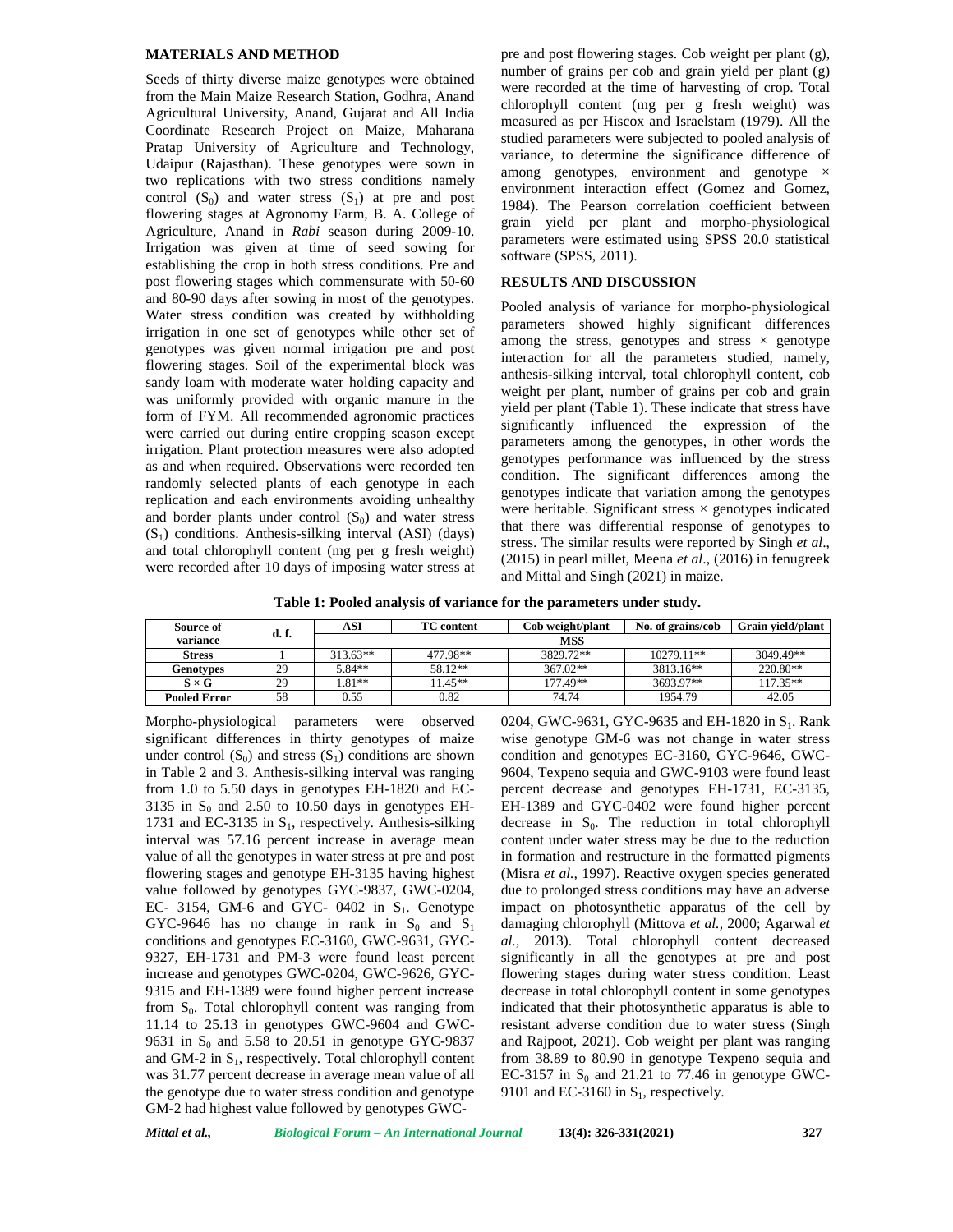| <b>Treatment</b>    | <b>ASI</b>  | <b>TC</b> content | Cob weight/plant | No. of grains/cob | Grain yield/plant |
|---------------------|-------------|-------------------|------------------|-------------------|-------------------|
|                     |             |                   | Stress (S)       |                   |                   |
| Control $(S_0)$     | 2.42        | 16.55             | 60.69            | 264.41            | 49.14             |
| Stress $(S_1)$      | 5.65        | 12.56             | 49.39            | 245.90            | 39.05             |
| SEm                 | 0.096       | 0.117             | 1.116            | 5.708             | 0.837             |
| CD at $0.05$ (%)    | 0.27        | 0.33              | 3.16             | 16.16             | 2.37              |
|                     |             |                   | Genotypes (G)    |                   |                   |
| $PM-3$              | 2.38        | 15.00             | 63.96            | 292.05            | 49.97             |
| EC-3135             | 8.00        | 8.85              | 56.02            | 261.05            | 50.53             |
| EC-3160             | 5.25        | 14.56             | 75.49            | 280.45            | 53.75             |
| EC-3157             | 4.75        | 13.48             | 63.09            | 270.75            | 48.48             |
| GWC-9611            | 3.75        | 13.22             | 44.32            | 272.10            | 36.59             |
| GYC-9646            | 3.38        | 11.89             | 63.38            | 283.50            | 49.75             |
| GWC-9103            | 4.38        | 15.52             | 44.85            | 220.85            | 34.70             |
| GWC-9701            | 4.00        | 10.77             | 48.06            | 222.30            | 35.15             |
| GYC-0402            | 4.75        | 15.27             | 54.48            | 251.70            | 42.80             |
| EH-1491             | 4.63        | 16.66             | 55.72            | 224.50            | 42.01             |
| GWC-9101            | 4.00        | 10.99             | 46.85            | 258.70            | 38.47             |
| EH-1389             | 3.50        | 8.53              | 61.33            | 231.05            | 47.66             |
| GYC-9325            | 3.75        | 12.09             | 62.69            | 279.35            | 48.23             |
| GYC-9837            | 5.50        | 9.89              | 46.17            | 247.15            | 39.67             |
| GWC-9604            | 3.75        | 10.94             | 46.96            | 224.55            | 39.83             |
| GWC-9626            | 2.75        | 14.90             | 48.57            | 245.45            | 41.02             |
| GYC-9005            | 3.75        | 12.84             | 59.26            | 294.20            | 46.79             |
| GYC-9327            | 3.25        | 16.70             | 53.44            | 263.85            | 47.86             |
| GWC-9631            | 5.00        | 21.72             | 53.45            | 242.70            | 40.60             |
| GWC-9413            | 4.25        | 11.15             | 50.44            | 232.70            | 37.56             |
| GYC-9535            | 3.00        | 21.04             | 60.76            | 246.30            | 43.93             |
| GYC-0401            | 3.75        | 15.47             | 67.86            | 266.45            | 47.08             |
| $GM-6$              | 4.50        | 17.55             | 49.37            | 270.70            | 39.25             |
| $GM-2$              | 3.75        | 21.96             | 64.10            | 322.10            | 54.31             |
| EC-3154             | 5.50        | 11.90             | 43.47            | 234.75            | 39.08             |
| Texpeno sequia      | 4.00        | 14.23             | 37.32            | 167.40            | 23.52             |
| EH-1820             | 2.00        | 19.85             | 55.57            | 252.35            | 52.61             |
| GYC-9315            | 2.75        | 16.82             | 47.22            | 223.70            | 39.76             |
| EH-1731             | 2.00        | 11.76             | 77.64            | 268.65            | 57.96             |
| GWC-0204            | 5.00        | 21.11             | 49.27            | 303.20            | 53.90             |
| <b>SEm</b>          | 0.6718      | 1.692             | 6.661            | 30.389            | 5.416             |
| CDat 0.05 (%)       | 1.94        | 4.89              | 19.26            | 86.04             | 15.66             |
| $S \times G$        | Significant | Significant       | Significant      | Significant       | Significant       |
| $\overline{\rm cv}$ | 18.38       | 6.23              | 15.71            | 17.33             | 14.71             |

# **Table 2: per se performance of stress and genotypes for various parameters under study.**

**Table 3: Effect of water stress on various parameters under study.**

|                   | <b>ASI</b> |                |            | TC content |       |      | Cob weight/plant |       | No. of grains/cob |       |                | Grain yield/plant |       |       |          |
|-------------------|------------|----------------|------------|------------|-------|------|------------------|-------|-------------------|-------|----------------|-------------------|-------|-------|----------|
| Genotypes         | $S_0$      | S <sub>1</sub> | 1<br>(9/6) | $S_0$      | $S_1$ | D(%) | $S_0$            | $S_1$ | $\mathbf{D}$ (%)  | $S_0$ | S <sub>1</sub> | D<br>(%)          | $S_0$ | $S_1$ | D<br>(%) |
| $PM-3$            | 1.8        | 3.0            | 41.7       | 16.1       | 13.9  | 13.2 | 62.2             | 65.7  | $-5.6$            | 286.8 | 297.3          | $-3.7$            | 50.4  | 49.6  | 1.7      |
| EC-3135           | 5.5        | 10.5           | 47.6       | 12.0       | 5.7   | 52.3 | 63.2             | 48.9  | 22.6              | 278.1 | 244.0          | 12.3              | 53.1  | 48.0  | 9.7      |
| EC-3160           | 4.5        | 6.0            | 25.0       | 14.6       | 14.5  | 1.0  | 73.5             | 77.5  | $-5.4$            | 254.2 | 306.7          | $-20.7$           | 58.1  | 49.4  | 14.9     |
| EC-3157           | 3.0        | 6.5            | 53.8       | 14.2       | 12.7  | 10.5 | 80.9             | 45.3  | 44.0              | 284.1 | 257.4          | 9.4               | 55.0  | 42.0  | 23.6     |
| GWC-9611          | 2.5        | 5.0            | 50.0       | 13.8       | 12.7  | 7.7  | 45.8             | 42.8  | 6.5               | 266.2 | 278.0          | $-4.4$            | 37.1  | 36.0  | 2.9      |
| GYC-9646          | 1.8        | 5.0            | 65.0       | 12.0       | 11.8  | 1.3  | 65.5             | 61.3  | 6.4               | 278.2 | 288.8          | $-3.8$            | 54.6  | 44.9  | 17.7     |
| GWC-9103          | 2.8        | 6.0            | 54.2       | 16.1       | 14.9  | 7.3  | 56.7             | 33.0  | 41.8              | 249.0 | 192.7          | 22.6              | 43.1  | 26.4  | 38.8     |
| GWC-9701          | 2.5        | 5.5            | 54.5       | 11.4       | 10.1  | 11.6 | 54.0             | 42.1  | 22.1              | 219.4 | 225.2          | $-2.6$            | 38.3  | 32.0  | 16.4     |
| GYC-0402          | 2.5        | 7.0            | 64.3       | 19.7       | 10.8  | 45.2 | 62.8             | 46.2  | 26.5              | 257.2 | 246.2          | 4.3               | 50.7  | 34.9  | 31.2     |
| EH-1491           | 2.8        | 6.5            | 57.7       | 17.6       | 15.7  | 10.4 | 59.1             | 52.4  | 11.4              | 222.9 | 226.1          | $-1.4$            | 42.8  | 41.2  | 3.8      |
| GWC-9101          | 2.0        | 6.0            | 66.7       | 11.7       | 10.3  | 12.5 | 72.5             | 21.2  | 70.7              | 355.6 | 161.8          | 54.5              | 55.4  | 21.5  | 61.2     |
| EH-1389           | 1.5        | 5.5            | 72.7       | 11.5       | 5.6   | 51.4 | 76.3             | 46.4  | 39.1              | 267.8 | 194.3          | 27.4              | 60.8  | 34.5  | 43.3     |
| GYC-9325          | 2.0        | 5.5            | 63.6       | 14.1       | 10.1  | 28.2 | 59.2             | 66.2  | $-11.7$           | 230.8 | 327.9          | $-42.1$           | 47.1  | 49.4  | $-4.7$   |
| GYC-9837          | 2.5        | 8.5            | 70.6       | 11.2       | 8.6   | 22.6 | 56.8             | 35.5  | 37.5              | 299.9 | 194.4          | 35.2              | 54.2  | 25.2  | 53.5     |
| GWC-9604          | 2.5        | 5.0            | 50.0       | 11.1       | 10.7  | 3.7  | 52.7             | 41.2  | 21.8              | 248.6 | 200.5          | 19.3              | 47.1  | 32.6  | 30.9     |
| GWC-9626          | 1.0        | 4.5            | 77.8       | 19.2       | 10.6  | 45.0 | 50.7             | 46.5  | 8.4               | 239.5 | 251.4          | $-5.0$            | 45.0  | 37.1  | 17.5     |
| GYC-9005          | 2.5        | 5.0            | 50.0       | 15.8       | 9.9   | 37.3 | 65.1             | 53.5  | 17.8              | 318.9 | 269.5          | 15.5              | 51.3  | 42.3  | 17.5     |
| GYC-9327          | 2.5        | 4.0            | 37.5       | 18.5       | 14.9  | 19.2 | 61.1             | 45.8  | 24.9              | 290.3 | 237.4          | 18.2              | 54.8  | 40.9  | 25.3     |
| GWC-9631          | 4.0        | 6.0            | 33.3       | 25.1       | 18.3  | 27.1 | 49.0             | 57.9  | $-18.1$           | 224.9 | 260.5          | $-15.8$           | 38.0  | 43.2  | $-13.8$  |
| GWC-9413          | 2.5        | 6.0            | 58.3       | 12.2       | 10.1  | 17.7 | 56.6             | 44.3  | 21.8              | 213.0 | 252.4          | $-18.5$           | 39.5  | 35.6  | 10.0     |
| GYC-9535          | 1.5        | 4.5            | 66.7       | 24.8       | 17.3  | 30.3 | 65.8             | 55.7  | 15.4              | 232.2 | 260.4          | $-12.1$           | 45.8  | 42.0  | 8.4      |
| GYC-0401          | 2.5        | 5.0            | 50.0       | 17.0       | 14.0  | 17.9 | 66.1             | 69.7  | $-5.4$            | 291.7 | 241.2          | 17.3              | 54.2  | 39.9  | 26.4     |
| $GM-6$            | 2.0        | 7.0            | 71.4       | 19.9       | 15.2  | 24.0 | 63.8             | 34.9  | 45.3              | 289.3 | 252.1          | 12.9              | 44.0  | 34.5  | 21.4     |
| $GM-2$            | 2.5        | 5.0            | 50.0       | 23.4       | 20.5  | 12.4 | 72.6             | 55.6  | 23.4              | 323.1 | 321.1          | 0.6               | 53.8  | 54.8  | $-1.9$   |
| EC-3154           | 4.0        | 7.0            | 42.9       | 14.0       | 9.8   | 29.8 | 49.8             | 37.1  | 25.5              | 237.6 | 231.9          | 2.4               | 42.5  | 35.6  | 16.3     |
| Texpeno<br>sequia | 2.5        | 5.5            | 54.5       | 14.6       | 13.9  | 4.5  | 38.9             | 35.8  | 8.0               | 151.1 | 183.7          | $-21.6$           | 30.0  | 17.1  | 43.0     |
| EH-1820           | 1.0        | 3.0            | 66.7       | 23.9       | 15.8  | 33.8 | 62.5             | 48.6  | 22.2              | 256.1 | 248.6          | 2.9               | 53.9  | 51.4  | 4.6      |
| GYC-9315          | 1.0        | 4.5            | 77.8       | 24.5       | 9.1   | 62.8 | 49.6             | 44.9  | 9.6               | 226.2 | 221.2          | 2.2               | 40.7  | 38.9  | 4.4      |
| EH-1731           | 1.5        | 2.5            | 40.0       | 13.7       | 9.8   | 28.3 | 79.8             | 75.4  | 5.5               | 252.5 | 284.8          | $-12.8$           | 59.3  | 56.6  | 4.4      |
| GWC-0204          | 1.5        | 8.5            | 82.4       | 22.9       | 19.3  | 15.6 | 48.0             | 50.6  | $-5.5$            | 387.0 | 219.4          | 43.3              | 74.5  | 33.3  | 55.3     |
| Mean              | 2.4        | 5.7            | 57.2       | 16.6       | 12.6  | 24.1 | 60.7             | 49.4  | 18.6              | 264.4 | 245.9          | 7.0               | 49.1  | 39.1  | 20.5     |
| S Em              |            | 0.5241         |            |            | 0.641 |      |                  | 6.113 |                   |       | 31.263         |                   |       | 4.585 |          |
| CD at 0.05 %      |            | 1.48           |            |            | 1.82  |      |                  | 17.31 |                   |       | 88.51          |                   |       | 12.98 |          |

 $I$  (%) = Increase percent and D (%) = Decrease percent

*Mittal et al., Biological Forum – An International Journal* **13(4): 326-331(2021) 328**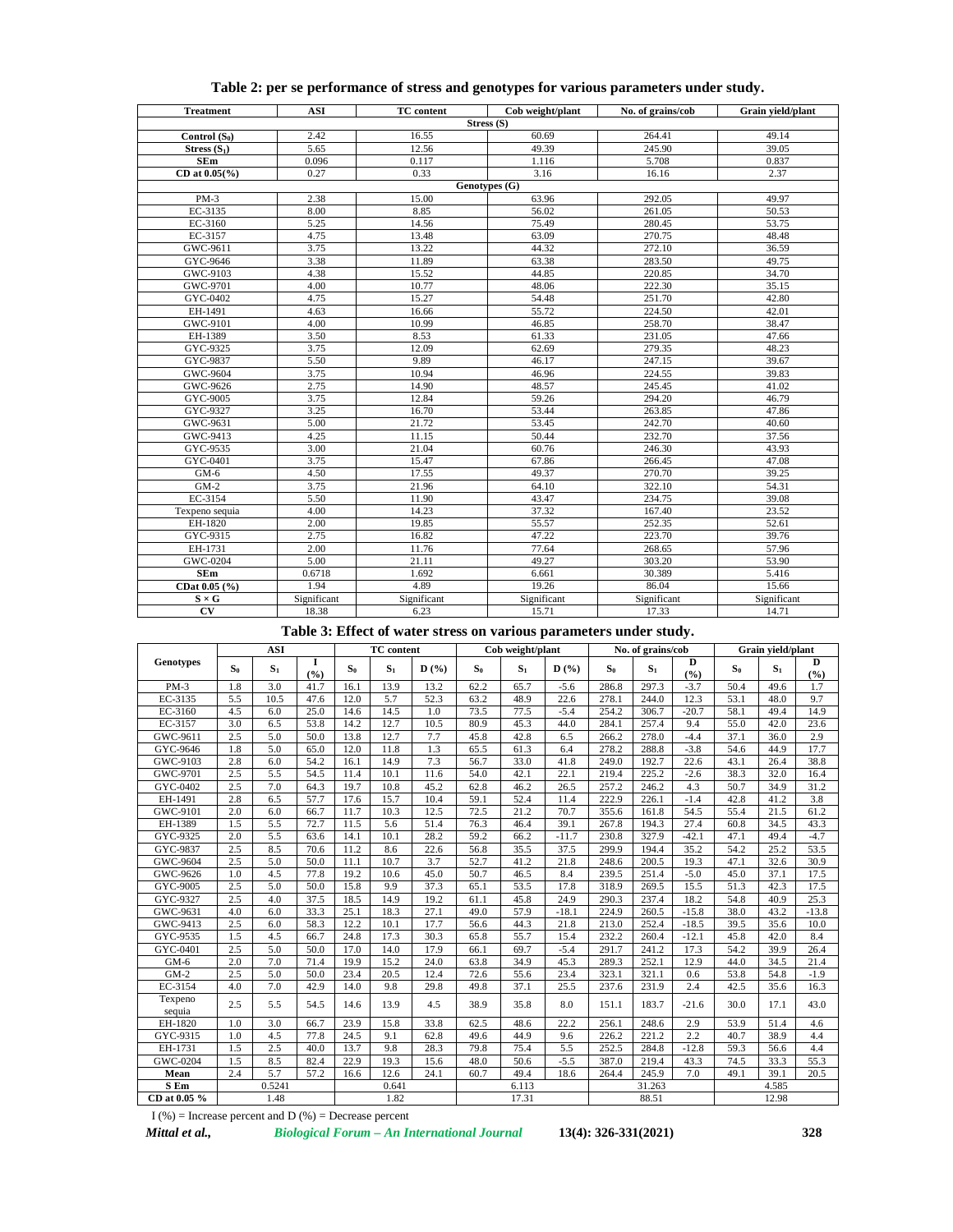Cob weight per plant was 22.88 percent decrease in average mean value of all the genotype due to water stress condition and genotype EC-3160 had highest value followed by genotypes EH-1731, GYC-0401, GYC-9325 and PM-3 in  $S_1$ . Genotypes GYC-9005, GYC-9535, EC-3154, EH-1820 and EH-1731 were found same rank in  $S_0$  and  $S_1$  environments and genotypes GWC-9631, GYC-9325, PM-3, GWC-0204 and GYC-0401 were found no percent decrease and genotypes GWC-9101, GM-6, EC-3157 and GWC- 9103 were found higher percent decrease from  $S_0$ . Number of grains per cob was ranging from 151.10 to 387.00 in genotype Texpeno sequia and GWC-0204 in  $S_0$  and 161.80 to 327.90 in genotype GWC-910 and GYC-9325 in  $S<sub>1</sub>$ , respectively. Number of grains per cob was 7.50 percent decrease in average mean value of all the genotype due to water stress condition and genotypes GYC-9325 had highest valve followed by genotypes GM-2, EC-3160, PM-3 and GYC-9646 in  $S_1$ . Genotypes EC-3157, GY-0402 and EH-1820 were found similar rank in  $S_0$  and  $S_1$  conditions and genotypes GYC-9325, Texpeno sequia, EC-3160, GWC-9413 and GW-9631 were found no percent decrease and genotypes GWC-9101, GWC-0204, GYC- 9837 and EH-1389 were found higher percent decrease from  $S_0$ . Grain yield per plant was ranging from 29.97 to 74.52 in genotype Texpeno sequia and GWC-0204 in  $S_0$  and 17.07 to 56.64 in genotype Texpeno sequia and EH-1731in  $S_1$  respectively. Grain yield per plant was showed 25.98 percent decrease in average mean value in all the genotypes during water stress at pre and post flowering stages and genotype EH-1731 had highest value followed by genotypes GM-2, EH-1820, PM-3 and EC-3160 in  $S_1$ . Genotypes GYC-9649, Texpeno sequia, EC-3160, GWC- 9701, GM-6 and EH-1731 were found similar rank in  $S_0$  and  $S_1$  conditions and genotypes GWC-9631, GYC-9325, GM-2, PM-3 and GWC-9611 were found no percent decrease and genotypes GWC-9101, GWC-0204, GYC-9837 and EH-1389 were found higher percent decrease in  $S_0$ . Drought stress is prolonged over to a certain period, will inevitably result in oxidative damage due to the over production of reactive oxygen species. Genotypes GWC-9631, GYC-9325, GWC-9611and GM-2 were produce less grain yield and least affected by water stress. Water stress at pre and post flowering stages of plant might alter the seed composition and related qualities (Anwar *et al.,* 2006). The decrease in growth, yield and quality characters under water stress is a common phenomenon (Ali *et al*., 2009; Singh and Rajpoot, 2021). However, withholding irrigation at pre and post flowering stage showed increased days in anthesis-silking interval and decreased in total chlorophyll content, cob weight per plant, number of grains per cob and grain yield per plant in most of the genotypes.

The most desirable parameters were determined under stress condition at pre and post flowering stages, by used of Pearson correlation coefficient between morpho-physiological parameters (Table 4). ASI showed a negative non-significant correlation with total chlorophyll content (-0.274; -0.174), cob weight per plant (-0.006; -0.349), number of grains per cob (- 0.093; -0.299) and grain yield per plant (-0.127; - 0.348), total chlorophyll content had a positive non significant correlation with number of grains per cob (0.053; 0.251) and grain yield per plant (0.002; 0.178), cob weight per plant has a positive significant correlation with number of grains per cob (0.384; 0.753) and grain yield per plant (0.579; 0.794) and number of grain per cob showed a positive significant correlation with grain yield per plant (0.774; 0.835) under  $S_0$  and  $S_1$  conditions indicating that genes controlling grain yield and drought tolerance are different (Rosielle and Hamblin, 1981). The best morpho-physiological parameters are those which have positive significant correlation with grain yield per plant in both  $S_0$  and  $S_1$  conditions would be able to identify higher yielding and drought tolerant genotypes (Talebi *et al*., 2007; Singh and Rajpoot, 2021).

**Table 4: Correlation coefficient between parameter under both the environmental conditions.**

| <b>Parameters</b>    | <b>Levels</b>                  | ASI | <b>TC</b> content | Cob weight/plant         | No. of grains/cob | Grain yield/plant |
|----------------------|--------------------------------|-----|-------------------|--------------------------|-------------------|-------------------|
| <b>ASI</b>           | O0                             |     | $-0.274$          | $-0.006$                 | $-0.093$          | $-0.127$          |
|                      | $S_1$                          | -   | $-0.174$          | $-0.349$                 | $-0.299$          | $-0.348$          |
|                      | $S_0$                          |     |                   | $-0.149$                 | 0.053             | 0.002             |
| TC content           | $\mathbf{D}$                   |     |                   | 0.190                    | 0.251             | 0.178             |
|                      | c<br>O0                        |     |                   | $\overline{\phantom{a}}$ | $0.384*$          | $0.579**$         |
| Cob weight/plant     | $S_1$                          |     |                   | $\overline{\phantom{a}}$ | $0.753**$         | $0.794**$         |
|                      | $S_0$                          |     |                   |                          |                   | $0.774**$         |
| Number of grains/cob | $S_1$                          |     |                   |                          |                   | $0.835**$         |
|                      | $\mathbf{C}$<br>$\mathbf{S}_0$ |     |                   |                          |                   |                   |
| Grain yield/plant    | 01                             |     |                   |                          |                   | ۰                 |

\*and \*\* represent significant at 5 (%) and 1(%) level of significant, respectively

Rank based performance (Increase/decrease percent) of genotype for various parameters studied and minimum reduction percent in grain yield per plant (Table 5), genotypes GWC-9631, PM-3, GWC-9611, GYC-9325, EH-1491 and GM-2 had an identified as water stress tolerance. Genotype EC-3160 has a lowest rank for all parameter under study but lower rank in grain yield.

Genotypes EH-1389, GWC-9101, GYC-9837, GYC- 0402 and GM-6 have a highest rank of all parameter and more reduction, it means these genotypes showing susceptible to water stress. These results are in agreement with the findings of Singh *et al*., (2015) in pearl millet, Meena *et al*., (2016) in fenugreek and Mittal and Singh (2021) in maize.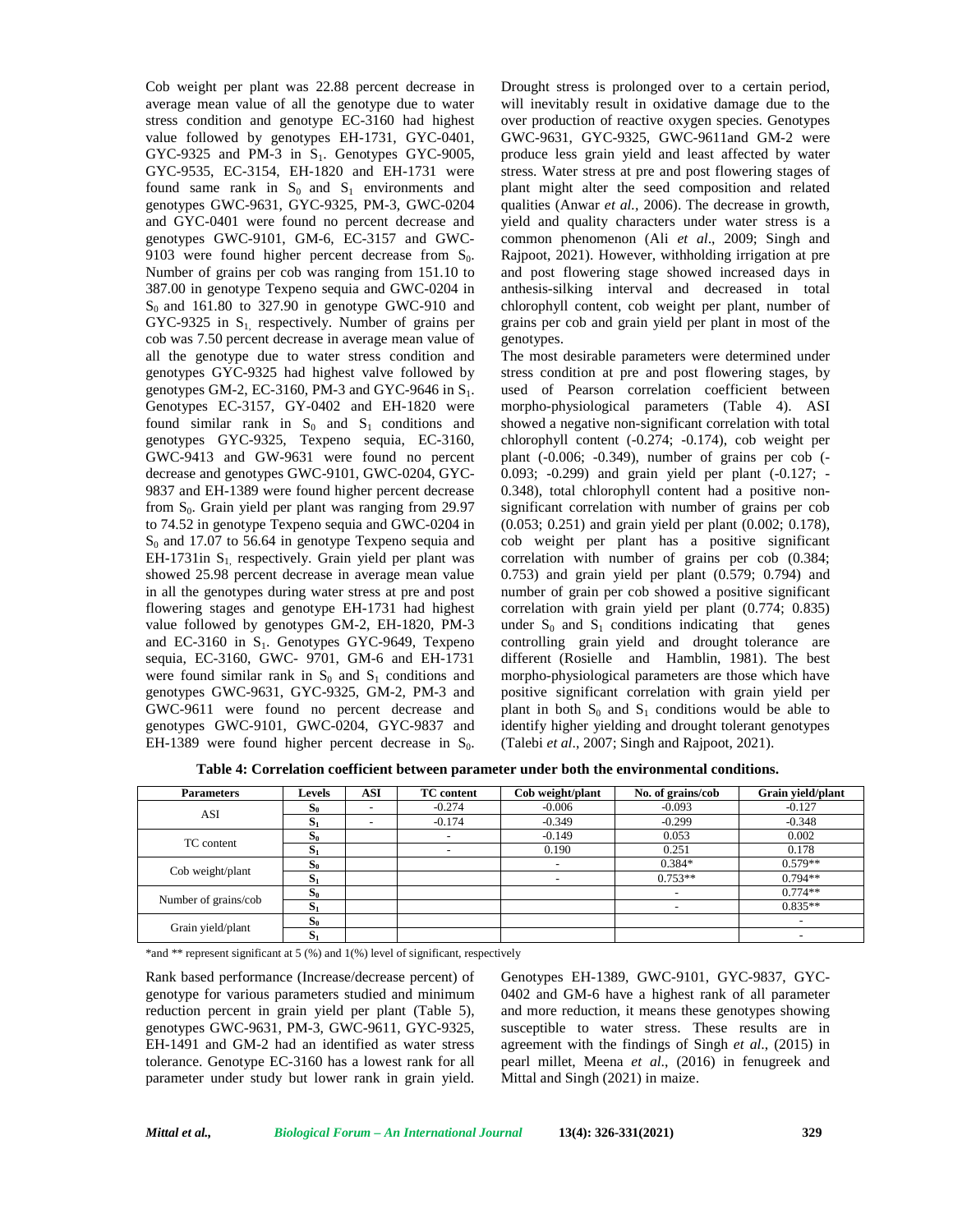### **Table 5: Performance (increase/decrease percentage) based rank of genotypes for various parameters under study.**

| <b>Genotypes</b> | <b>ASI</b>      | <b>TC</b> content | Cob weight/plant | No. of grains/cob | Grain vield/plant | <b>Total Rank</b> | Rank           |
|------------------|-----------------|-------------------|------------------|-------------------|-------------------|-------------------|----------------|
| $PM-3$           | 5               | 12                | 3                | 11                | 4                 | 35                | 3              |
| EC-3135          | $\tau$          | 29                | 20               | 20                | 11                | 87                | 19             |
| EC-3160          | $\mathbf{1}$    | 1                 | 6                | 3                 | 13                | 24                | $\mathbf{1}$   |
| EC-3157          | 13              | 8                 | 28               | 19                | 20                | 88                | 20             |
| GWC-9611         | 8               | 6                 | 9                | 9                 | 5                 | 37                | $\overline{4}$ |
| GYC-9646         | 21              | $\mathfrak{2}$    | $\overline{8}$   | 10                | 18                | 59                | 10             |
| GWC-9103         | 14              | 5                 | 27               | 26                | 25                | 97                | 24             |
| GWC-9701         | 15              | 9                 | 18               | 12                | 15                | 69                | 12             |
| GYC-0402         | 20              | $\overline{27}$   | 24               | 18                | 24                | 113               | 26             |
| EH-1491          | 17              | $\overline{7}$    | 13               | 13                | 6                 | 56                | $\overline{7}$ |
| GWC-9101         | $\overline{22}$ | 11                | 30               | 30                | 30                | 123               | 28             |
| EH-1389          | 27              | 28                | 26               | 27                | $\overline{27}$   | 135               | 30             |
| GYC-9325         | 19              | 20                | $\overline{c}$   | $\mathbf{1}$      | $\overline{2}$    | 44                | 5              |
| GYC-9837         | 25              | 17                | 25               | 28                | 28                | 123               | 28             |
| GWC-9604         | 8               | 3                 | 17               | 25                | 23                | 76                | 14             |
| GWC-9626         | 28              | 26                | 11               | 8                 | 17                | 90                | 21             |
| GYC-9005         | 8               | 25                | 15               | 22                | 16                | 86                | 17             |
| GYC-9327         | 3               | 16                | 22               | 24                | 21                | 86                | 17             |
| GWC-9631         | $\overline{c}$  | 19                |                  | 5                 |                   | 28                | $\overline{c}$ |
| GWC-9413         | 18              | 14                | 16               | $\overline{4}$    | 12                | 64                | 11             |
| GYC-9535         | 22              | 23                | 14               | $\overline{7}$    | 10                | 76                | 14             |
| GYC-0401         | 8               | 15                | 5                | 23                | $\overline{22}$   | 73                | 13             |
| $GM-6$           | 26              | 18                | 29               | 21                | 19                | 113               | 26             |
| $GM-2$           | 8               | 10                | 21               | 14                | 3                 | 56                | $\tau$         |
| EC-3154          | 6               | 22                | 23               | 16                | 14                | 81                | 16             |
| Texpeno sequia   | 15              | $\overline{4}$    | 10               | $\mathbf{2}$      | 26                | 57                | 9              |
| EH-1820          | 22              | 24                | 19               | 17                | 9                 | 91                | 22             |
| GYC-9315         | 28              | 30                | 12               | 15                | $\overline{7}$    | 92                | 23             |
| EH-1731          | $\overline{4}$  | 21                | $\tau$           | 6                 | 8                 | 46                | 6              |
| GWC-0204         | 30              | 13                | $\overline{4}$   | 29                | 29                | 105               | 25             |

#### **CONCLUSION**

Genotypes GWC-9631, PM-3, GWC-9611, GYC-9325, EH-1491 and GM-2 were showed a stable performance and percent least reduction for morpho-physiological parameters and grain yield at pre and post flowering stages in water stress condition. However, these genotypes may be used in future breeding programme.

## **FUTURE SCOPE**

The above selected genotypes could be used in the breeding programme in the development of new varieties/hybrids against water stress tolerance. Furthermore, these genotypes also frame a path for researchers and breeders in the selection of locally available such superior germplasms. Further, investigation is needed to elucidate the mechanism of such genotypes with respect to climate resilience and adverse conditions.

**Acknowledgement.** The authors are highly grateful to Dr. R. K. Solanki, Senior Scientist, Plant Breeding and Genetics, CAZRI, Jodhpur for help in shaping up of this manuscript.

**Conflict of Interest.** There is no conflict of interest involved in the study.

#### **REFERENCES**

- Agarwal, K. B., Ranjan, J. K., Rathore, S. S., Saxena, S. N., & Mishra, B. K. (2013). Changes in Physical and Biochemical Properties of Fenugreek (*Trigonela Species* L.) Leaf during Different Growth Stages. *International Journal of Seed Spices, 3*(1): 31-35.
- Andrade, F. H., Cirilo, A., Uhart, S., & Otegui, M. E. (1996). Ecofisiologia Del Cultivo De Maize. *Buenos Aires*, Argentina, 290.
- Anjum, S. A., Saleem, M. F., Cheema, M. A., Bilal, M. F., & Khaliq, T. (2012). An Assessment to Vulnerability, Extent, Characteristics and Severity of Drought Hazard in Pakistan. *Pakistan Journal of Science, 64* (2): 138-143.
- Anwar, F., Zafar, S. N., & Rashid, U. (2006). Characterization of *Moringa oleifera* Seed Oil from Drought and Irrigated Regions of Punjab, Pakistan. *Grasas Aceites*, *57*: 160-168.
- Banziger, M., Edmeades, G. O., Beck, D., & Bellon, M. (2000). Breeding for Drought and Nitrogen Stress Tolerance in Maize. *Theory to Practice*, Mexico, CIMMYT, 68pp.
- Barutçular, C. E. L., Sabagh, A., Konuskan, O., Saneoka, H. & Yoldash, K.M. (2016a). Evaluation of Maize Hybrids to Terminal Drought Stress Tolerance by Defining Drought Indices. *Journal of Experimental Biology and Agricultural Sciences, 4*: 610-616.
- Boyle, M. G., Boyer, J. S., & Morgan, P. W. (1991). Stem Infusion of Liquid Culture Medium Prevents Reproductive Failure of Maize at Low Water Potential. *Crop Science*, *31*: 1246–1252.
- Edmeades, G. O., Bolanos, J., Elings, A., Ribaut, J. M., Bänziger, M., & Westgate, M. E. (2000). The Role and Regulation of the Anthesis-Silking Interval in Maize. *Physiology and Modeling Kernel Set in Maize*, *29*: 43–73.
- Gomez, K. A., & Gomez, A. A. (1984). Statistical Procedures for Agricultural Research (2nd edition). *John Wiley and Sons*, New York, 680p.
- Grant, O. M., Tronina, L., Jones, H. G., & Chaves, M. M. (2007). Exploring Thermal Imaging Variables for the Detection of Stress Responses in Grapevine under Different Irrigation Regimes. *Journal of Experimental Botany, 58*: 815–825.

*Mittal et al., Biological Forum – An International Journal* **13(4): 326-331(2021) 330**